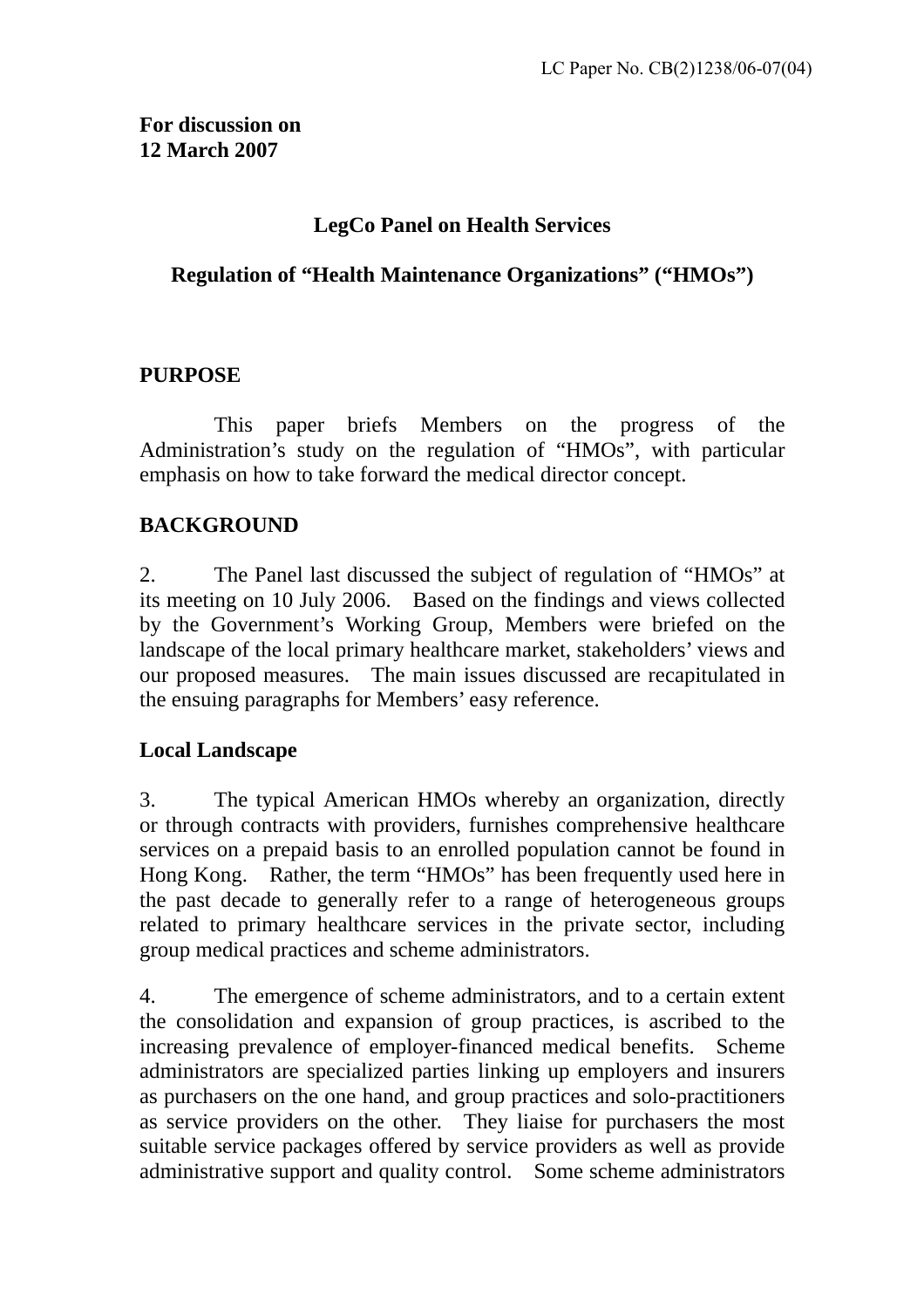also play the additional role of providing medical services themselves. The roles of various parties in the healthcare delivery and financing of employer-financed healthcare is summarized in the following diagram-



# **Stakeholders' Views**

5. Purchasers and users in general reckoned that "HMOs"' services have brought benefits in terms of choice, affordability, physical and time accessibility, comprehensiveness, quality, etc., but they welcomed more protection of their welfare. Professional bodies expressed concerns that "HMOs"' cost containment drive and commercial interests might compromise patient's welfare and healthcare personnel's professional autonomy. Some cited cases of employee doctors administering patients with unregistered pharmaceuticals unknowingly and prescriptions being altered without prior notice to the employee doctors as examples.

### **The Administration's Views**

6. Recognizing the concerns of the professional bodies as well as the impact of quick evolution of group practices and scheme administrators, the Administration agreed that there was scope for strengthening the present regime, which is anchored in the regulation of individual healthcare professionals. The objective of any enhanced regulation should be to provide better quality assurance of medical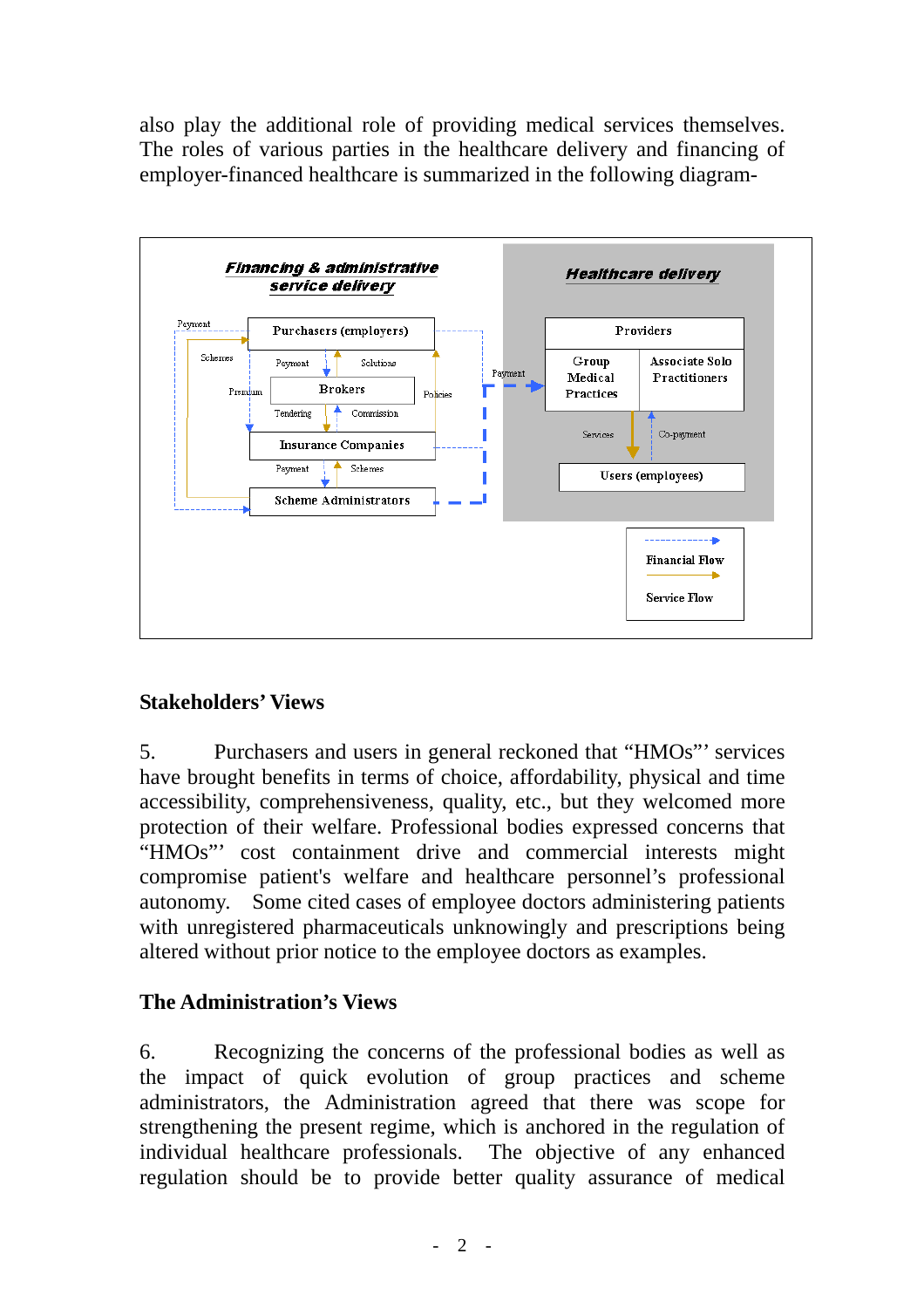services to safeguard patient's welfare while facilitating the further development of the primary healthcare market.

7. Given the complexity of the local healthcare landscape and diverse views on how "HMOs" should be regulated, the Administration considers that adequate time should be allowed to build up consensus and to work out a regulatory proposal carefully. Among other things the medical director concept has found support among stakeholders. It was widely believed that the appointment of a medical director could help uphold the professional standard in the interface between frontline medical practitioners and decisions made by the management.

# **PROGRESS**

8. To take the matter forward, the Government's Working Group conducted literature research, communicated with overseas authorities in Australia, UK and USA, and also paid visits to the Malaysian Ministry of Health and the Singapore Ministry of Health to gain a better understanding of their regulatory frameworks for medical establishments. Meetings were also held with other stakeholders in Hong Kong and relevant parties abroad. The stakeholders which the Working Group has consulted since its inception in May 2006 is listed in the appendix.

# **Medical Director**

9. The primary objective of our proposed enhanced regulation is to safeguard patient's welfare through the assurance of the professional standard of medical services at the service delivery tier. At present, the assurance of the standard is anchored in the regulation of individual healthcare practitioners. We recognize that the management's decision may have certain bearings on the frontline doctors. Hence we propose to request group practices that employ frontline doctors to appoint medically-qualified personnel as medical director (MD) of the group.

10. The MD shall be responsible for overseeing the medical-related aspects of the group practice's operation. Specifically, it shall be the duty of an MD to ensure that –

(a) the healthcare personnel engaged by the group practice are so qualified by training and experience as to be suitable persons to participate in the organization's relevant activities. While there is no known case of unregistered or unqualified healthcare personnel being employed to provide medical services, this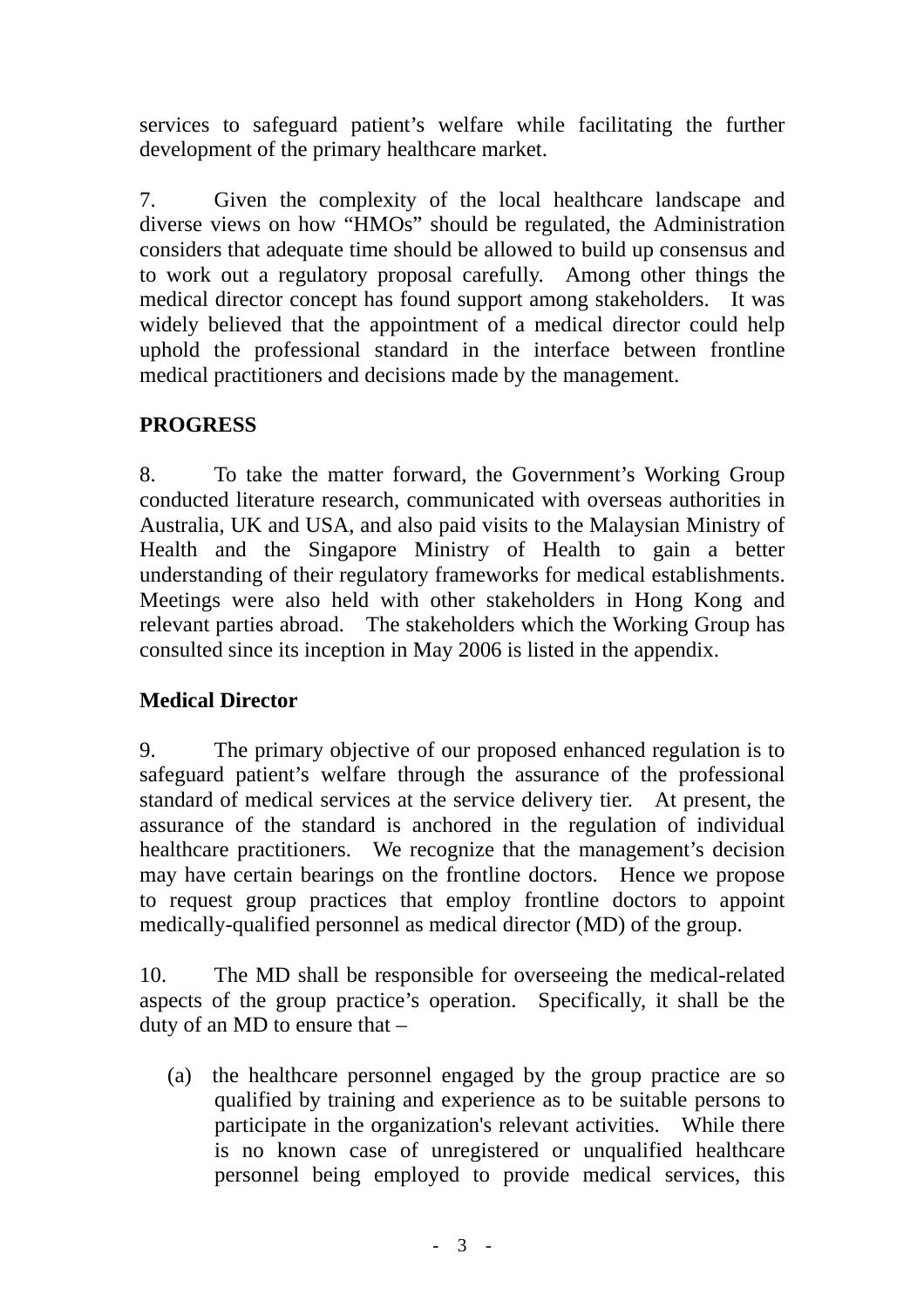requirement can address the public's concern;

- (b) proper arrangements are made for the keeping of medical records, so as to prevent any unauthorized entries, including improper alterations of prescriptions, as well as to set a benchmark for promoting best practice in the sector;
- (c) proper medical investigation and treatment are used and any relevant group policies such as clinical protocols, essential drug lists, revisit and referral rates are up to sound healthcare management principles. This would provide additional assurance of patient's welfare and doctor's professional autonomy; and
- (d) the medical-related activities of the group practice comply with the relevant laws of Hong Kong, in particular procurement, use, storage and record of drugs and equipment licensing. In any event, the management shall not misguide employees to act improperly.

MDs are also encouraged to organize continuing medical education with emphasis on medical ethics and medical legislation for employee doctors.

11. As an MD will be a registered medical practitioner, his/her professional standard and conduct should already be assured through the regulation of the Medical Council. Having analyzed overseas experience and consulted local stakeholders, the Working Group considers it necessary for the MDs to possess additional professional requirements. We will approach and work with the Medical Council to see how such could be incorporated into the Council's existing Professional Code and Conduct.

12. To complement the Code of the Medical Council, DH is also prepared to promulgate a guideline to cover those extra requirements for MDs which will not fall under the purview of the Medical Council.

13. DH will maintain a list of group practices that have appointed MDs. If an MD has infringed the relevant codes of the Medical Council or the guideline promulgated by DH, he/she may no longer be eligible to perform the duties as an MD and the respective group shall be de-listed unless it appoints another eligible medical practitioner as MD. If the management of the group repeatedly and unduly interferes with the MDs' professional decisions, the group will not be allowed to be listed again.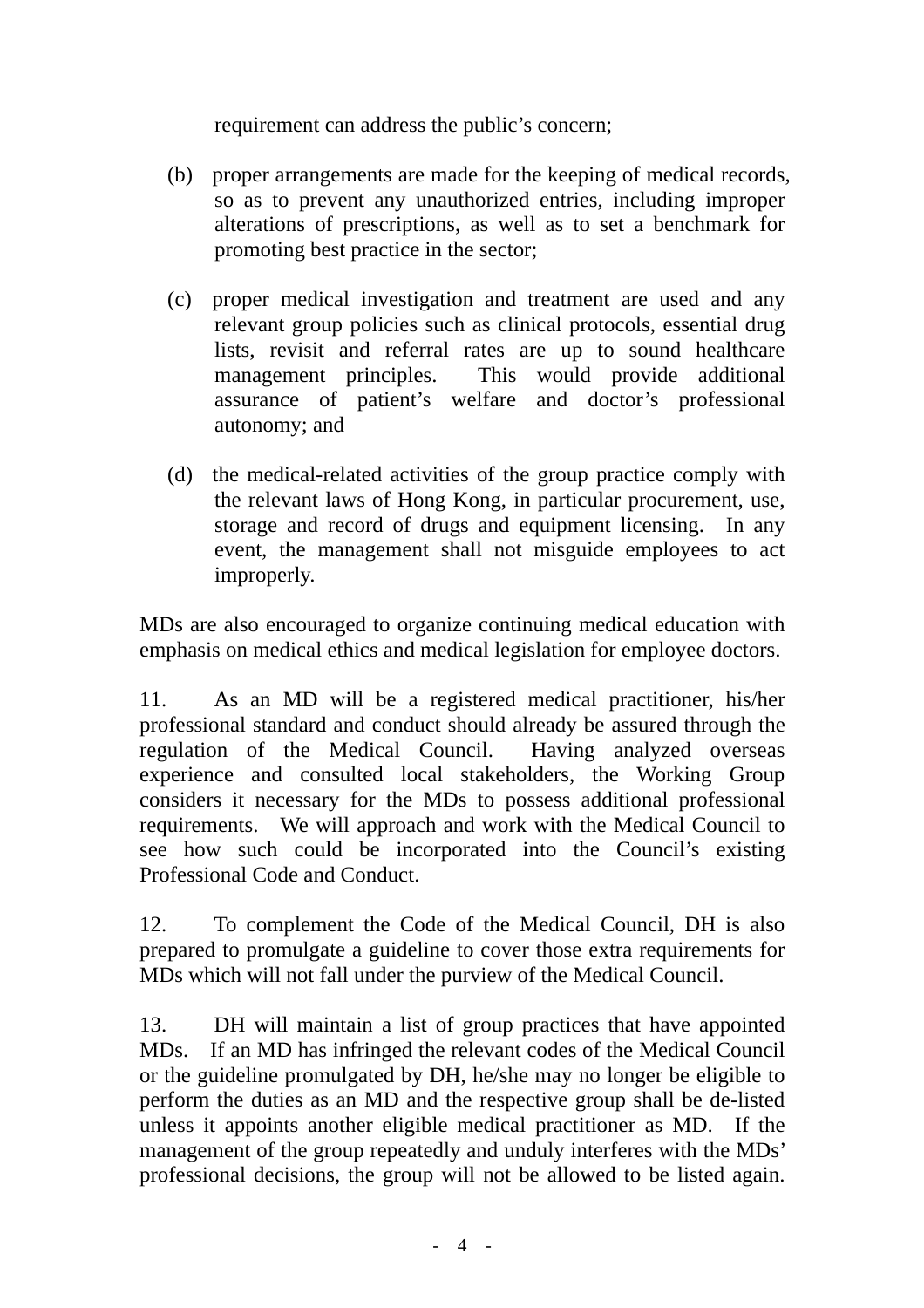The listing could provide valuable information to consumers, third-party purchasers of medical services and insurers to enable the making of informed choices. As part of the initiative, DH will also organize educational campaigns targeted at consumers, purchasers and insurers to help them better understand the role of an MD and the assurance provided by him/her. Demand from the users will be effective incentive to encourage group practices to attain higher standard in medical governance.

# **WAY FORWARD**

14. The Working Group will proceed to make further studies into the details of implementation, consult the Medical Council regarding augmentation to their Code, prepare a complementary guideline, and liaise with stakeholders. Preparation will be made for public education and publicity relating to the listing exercise.

15. Members are invited to note the progress of the study on regulation of "HMOs" of the Working Group and to comment on the proposal to implement the medical director concept outlined in this paper.

Health, Welfare and Food Bureau Department of Health March 2007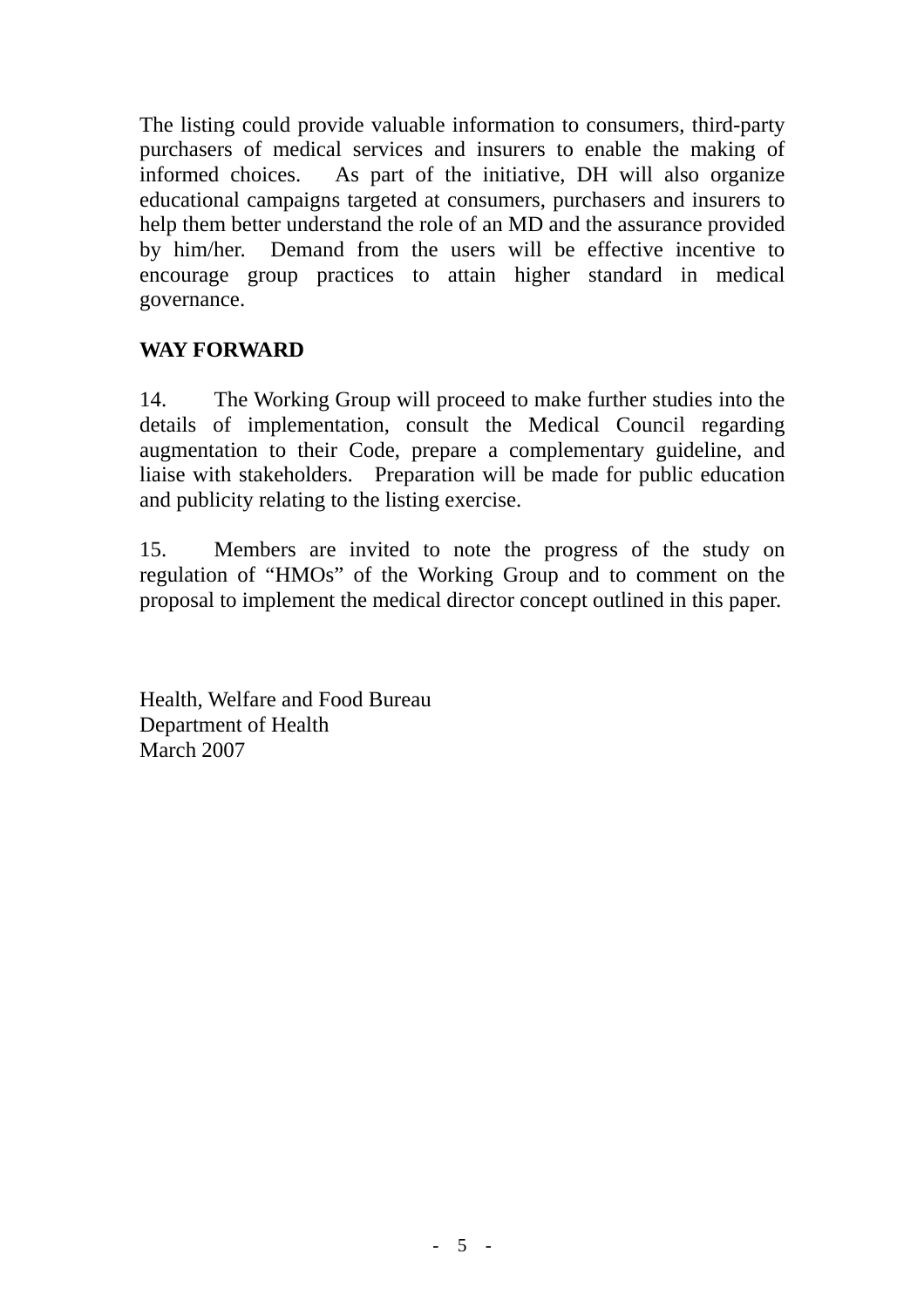#### **Appendix**

## **List of organizations which Department of Health's Working Group on Regulation of "HMOs" had consulted**

## **I. LOCAL**

#### **1) Professional organizations**

Hong Kong Chinese Medical Association Hong Kong Dental Association Hong Kong Doctors Union Medical Council of Hong Kong Practising Estate Doctors Association The Association of Licentiates of Medical Council of Hong Kong The Hong Kong Medical Association

### **2) Users**

Consumer Council MTR Corporation (representatives of employees) \* Society for Community Organization Willis Hong Kong Limited (representatives of employees)  $*$ 

### **3) Purchasers**

China Light and Power Company Ltd MTR Corporation\* Shangri-La Towngas The Hong Kong and China Gas Company Limited Willis Hong Kong Limited\*

### **4) Providers**

808 Medical Centre\* Dr. Jones Fok & Associates\* Global Health Connect Medical Centre\* Human Health Medical Centre\* Humphrey & Partners\* Medinet Services Limited\* New Town Medical & Dental Service Ltd\* Primary Health Care Medical Group\* Private Hospitals Association Quality HealthCare\* Raffles Medical Group\*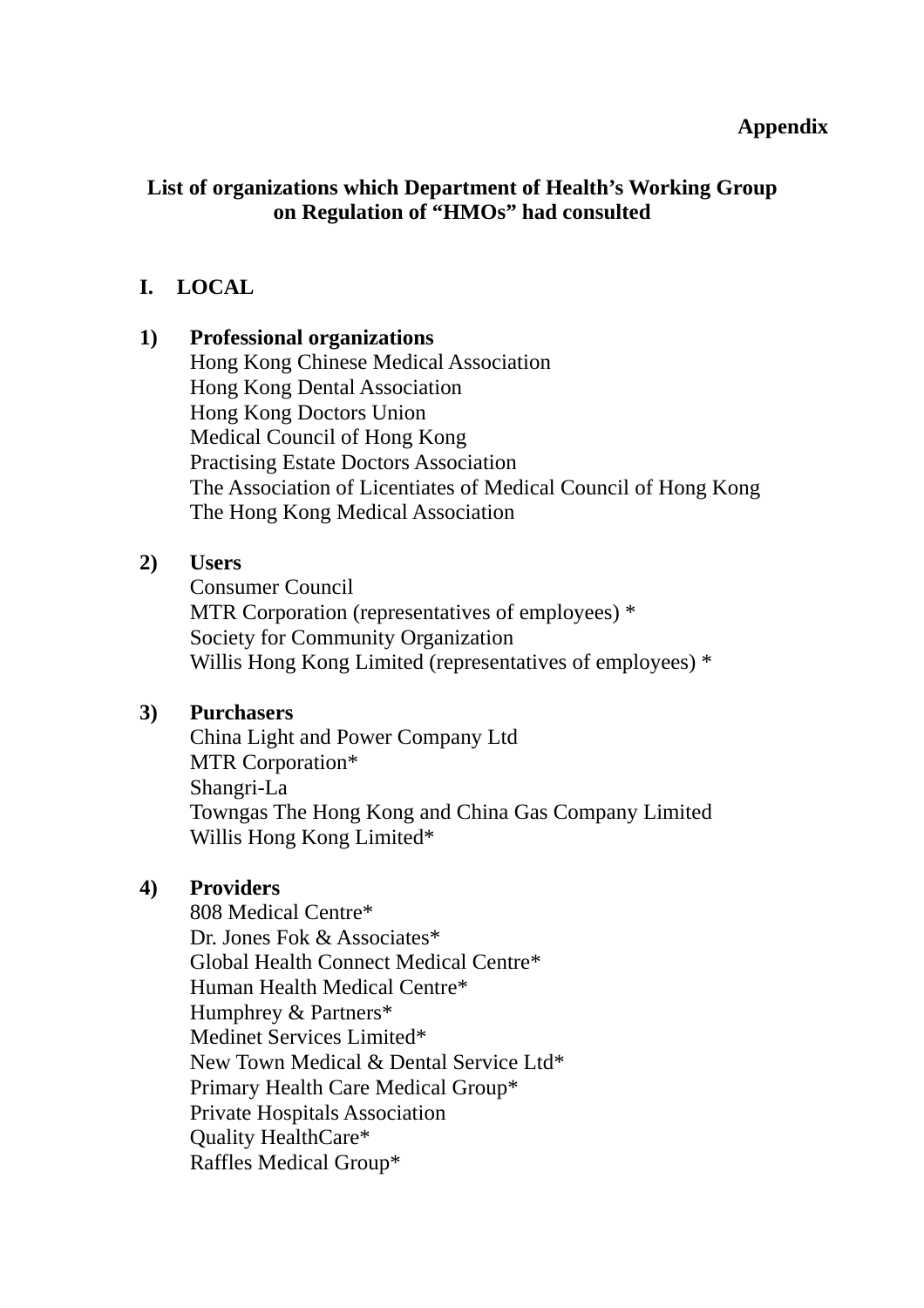Town Health International Holdings Co Ltd\* TY HealthCare\* Union Concordia Medical Group\*

**5) Insurance Companies** The Hong Kong Federation of Insurers BUPA (Asia) Limited

## **6) Scheme Administrators and intermediaries**  Dr. Jones Fok & Associates\* Humphrey & Partners\* Medinet Services Limited\* Quality HealthCare\* Raffles Medical Group\* Union Concordia Medical Group\* Willis Hong Kong Limited\*

\* denotes parties with more than one role